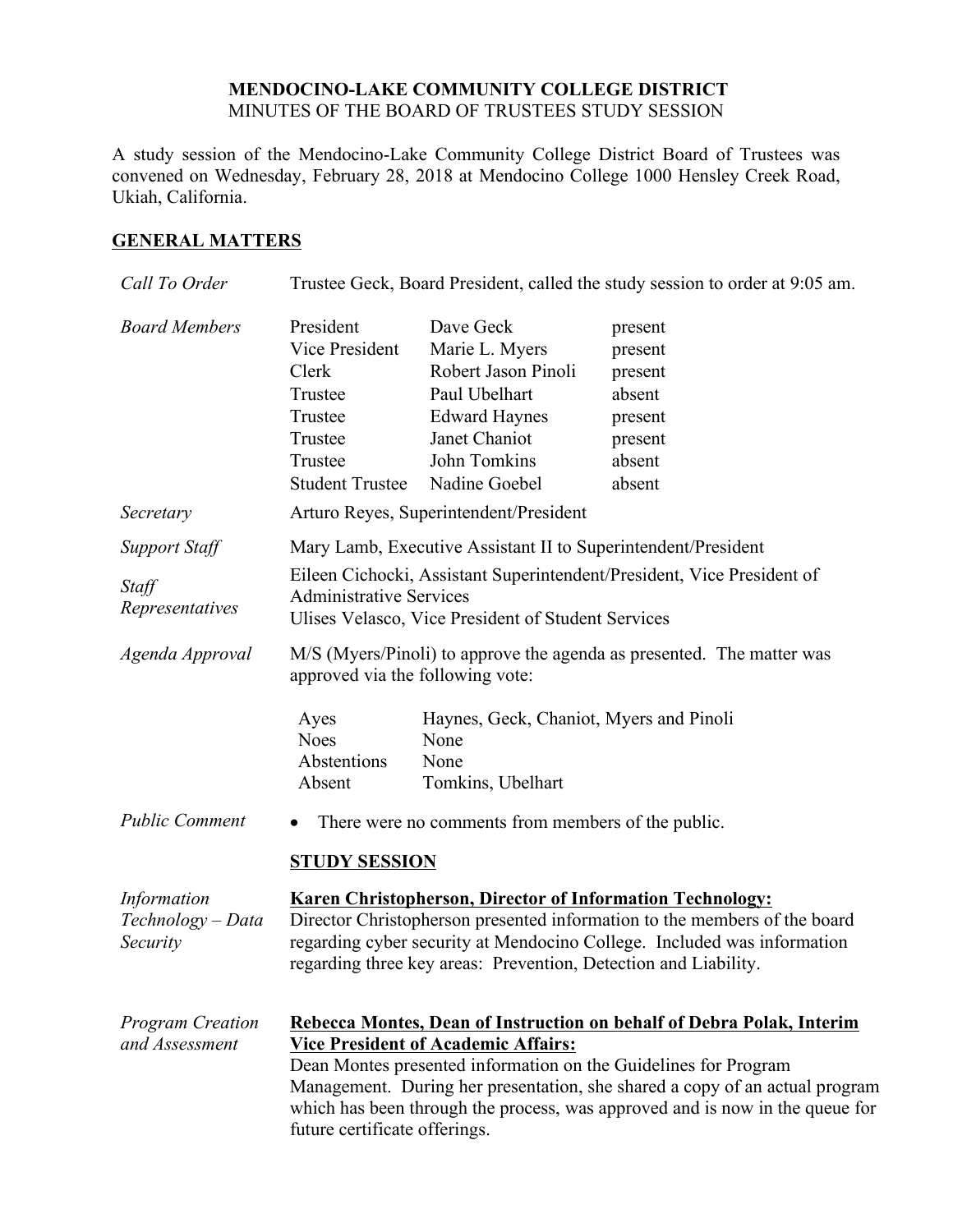She also provided information regarding the program evaluation process and how the health of programs is reviewed on an individual program basis.

## *Strategic Planning* **Mindy Craig – BluePoint Planning Consultant:**

Ms. Craig presented information to the board members from the various focused Strategic Planning workshop meetings.

During her presentation, she shared some broad areas which were present in many of the workgroup sessions. These areas would be:

- Student Learning and Support College Culture
	-
- 
- Student Equity Community Relations

Under these headings, she found several themes that seemed to resonate throughout the workgroups. Included in these themes would be:

- Committed to Learning Dedicated to Community
- Adaptive to Change Home to Diversity
- -
- Gateway to Opportunity

Trustee Haynes shared he felt there should be an additional bullet point added to identify the challenges and struggles of business owners. This could possibly be something such as "Building Economic Opportunity".

Discussion regarding the four key areas focused on recognizing our connections in the community the communities we serve and how we can garner their support for our students and their success.

The next steps in the process should include:

- Sharing of the Strategic Plan broadly, internally and externally
- Prioritizing the goals and strategies
- Developing an implementation plan
- Integration with other college plans
- Setting of annual and five-year metrics and establishment of timeline for completion
- Work on accomplishing goals and assessing those goals annually

When questioned about whether or not we should be including a goal to bolster fiscal stability or enrollment, it was determined it could be added as an overarching objective of all the goals.

*Adjournment – Time Certain 12:00 PM* M/S (Myers/Chaniot) RESOLVED, That the Mendocino-Lake Community College District Board of Trustees does hereby adjourn the study session at 11:50 am.

> Ayes Haynes, Chaniot, Geck, Myers and Pinoli Noes None Abstentions None